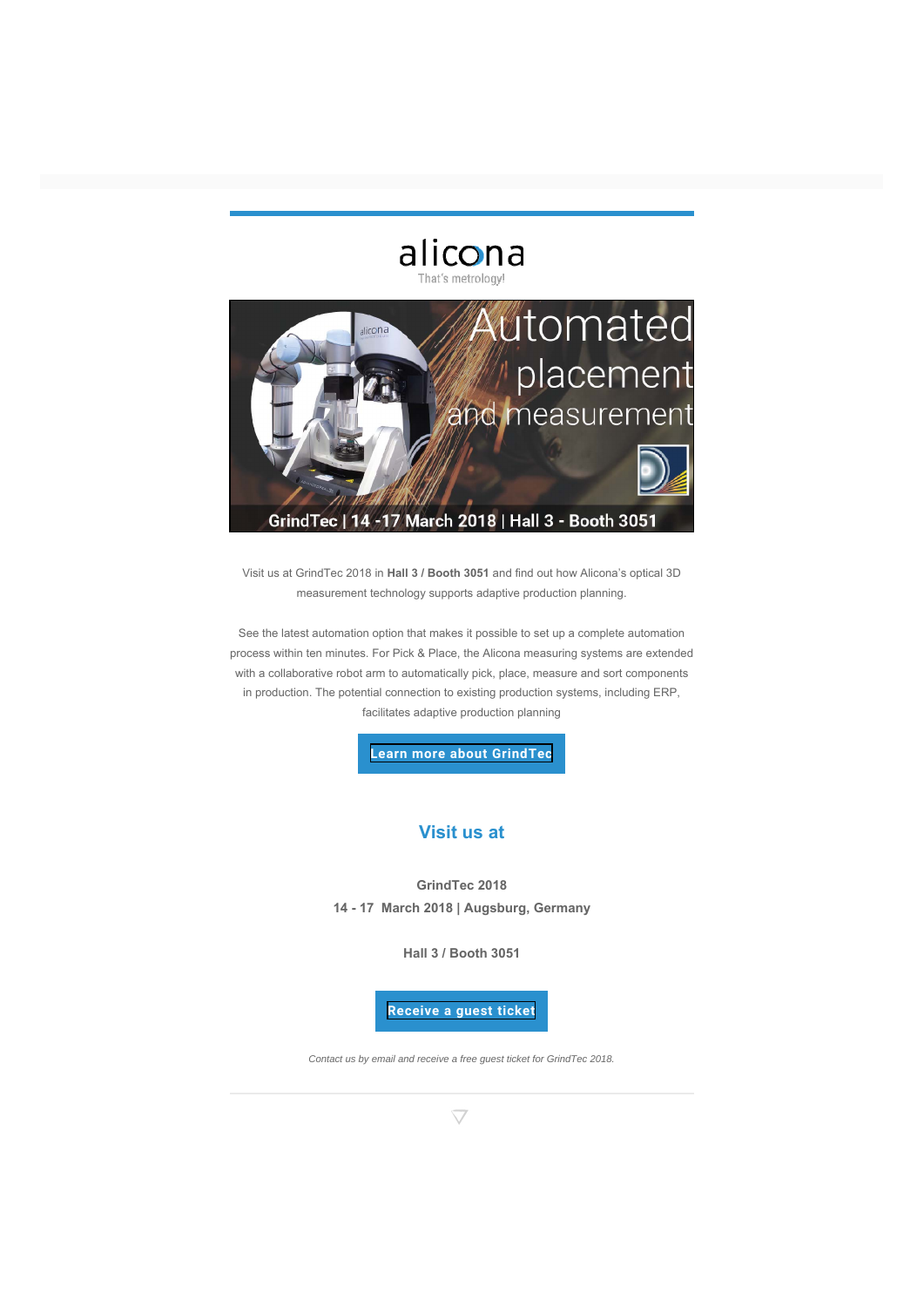# **Fast assignment of measurement to order OrderManagementModule**

Using the OrderManagementModule, Alicona's measuring systems for cutting edge measurement can be integrated even more comprehensively into production. The new software for order processing offers a customizable interface and user-specific reporting. The OrderManagementModule enables fast and easy assignment of measurement to order.

**[More information and product data sheet](http://www.alicona.com/news-downloads/detail/grindtec-2018/)**

### **Learn more about**



**Automated measurement technology in production** 

#### **Compact Cobot**

Alicona's high-resolution optical 3D metrology combined with a six-axis robot allows for automated quality assurance. With the Alicona robot solutions users are able to measure the surface of large components during production or directly in the machine.

**[Learn more about Compact Cobot](http://www.alicona.com/news-downloads/detail/grindtec-2018/)**

## **We also present live at GrindTec 2018:**

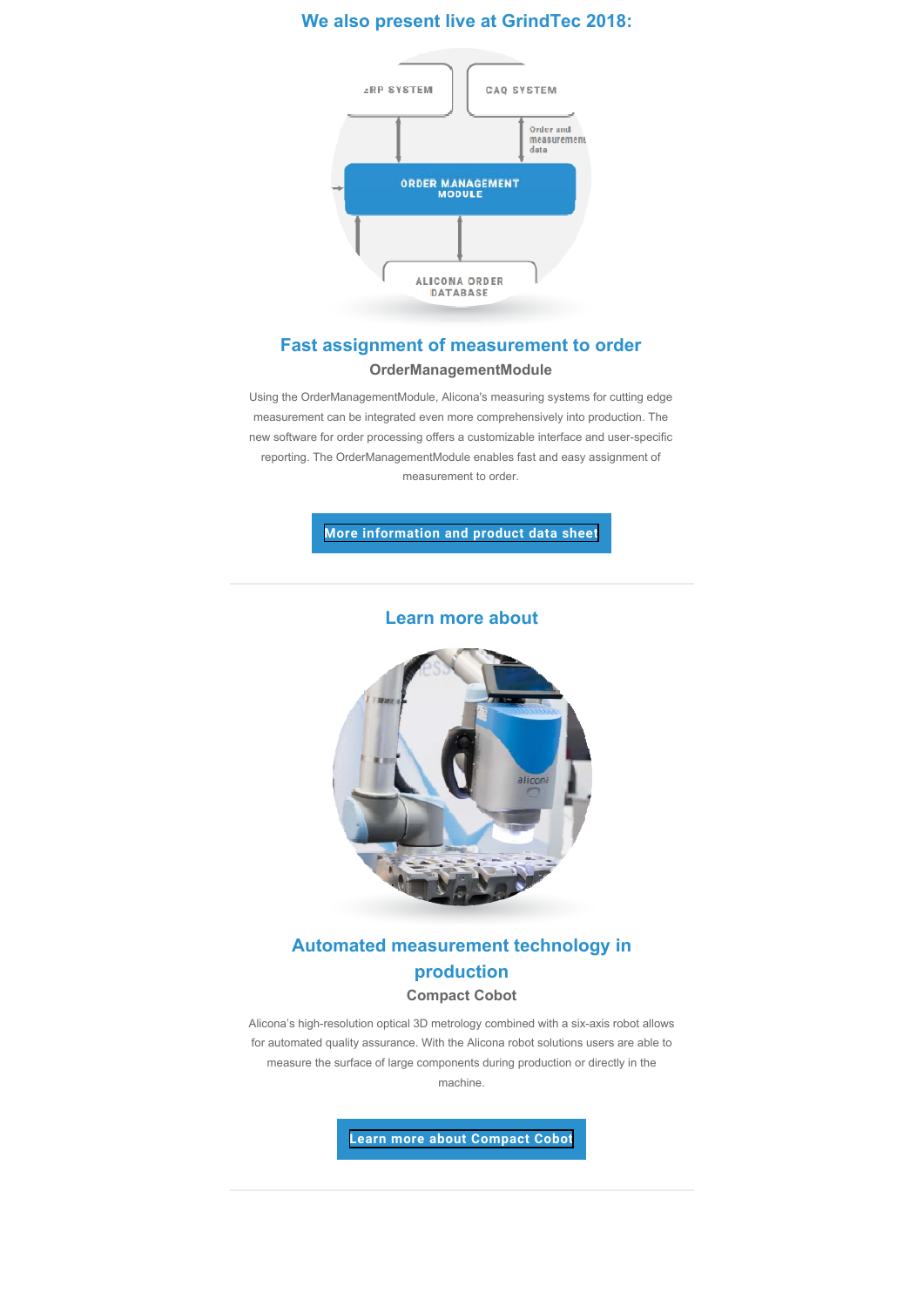

# **"Controlling Tool Quality on the Shop Floor" Webinar Recording**

In cooperation with OSG, one of the world's leading manufacturers of shank tools, we invite you to join our upcoming webinar. In a live conversation with Magnus Hoyer from OSG Germany, you will learn more about the measurement and quality assurance of drills, cutters and threading tools. You will also gain insight into new solutions for measurement automation that enable you to integrate measuring processes into existing ERP and quality management systems.

**[Request webinar recording](http://www.alicona.com/downloads/webinars/controlling-tool-quality-on-the-shop-floor/)**

# **More information can be found in the**

 $\bigtriangledown$ 

**Measurement report by OSG Germany** 



# **Do you have any questions?**

Contact us at metrology@alicona.com.

We are happy to discuss your measurement task with you.